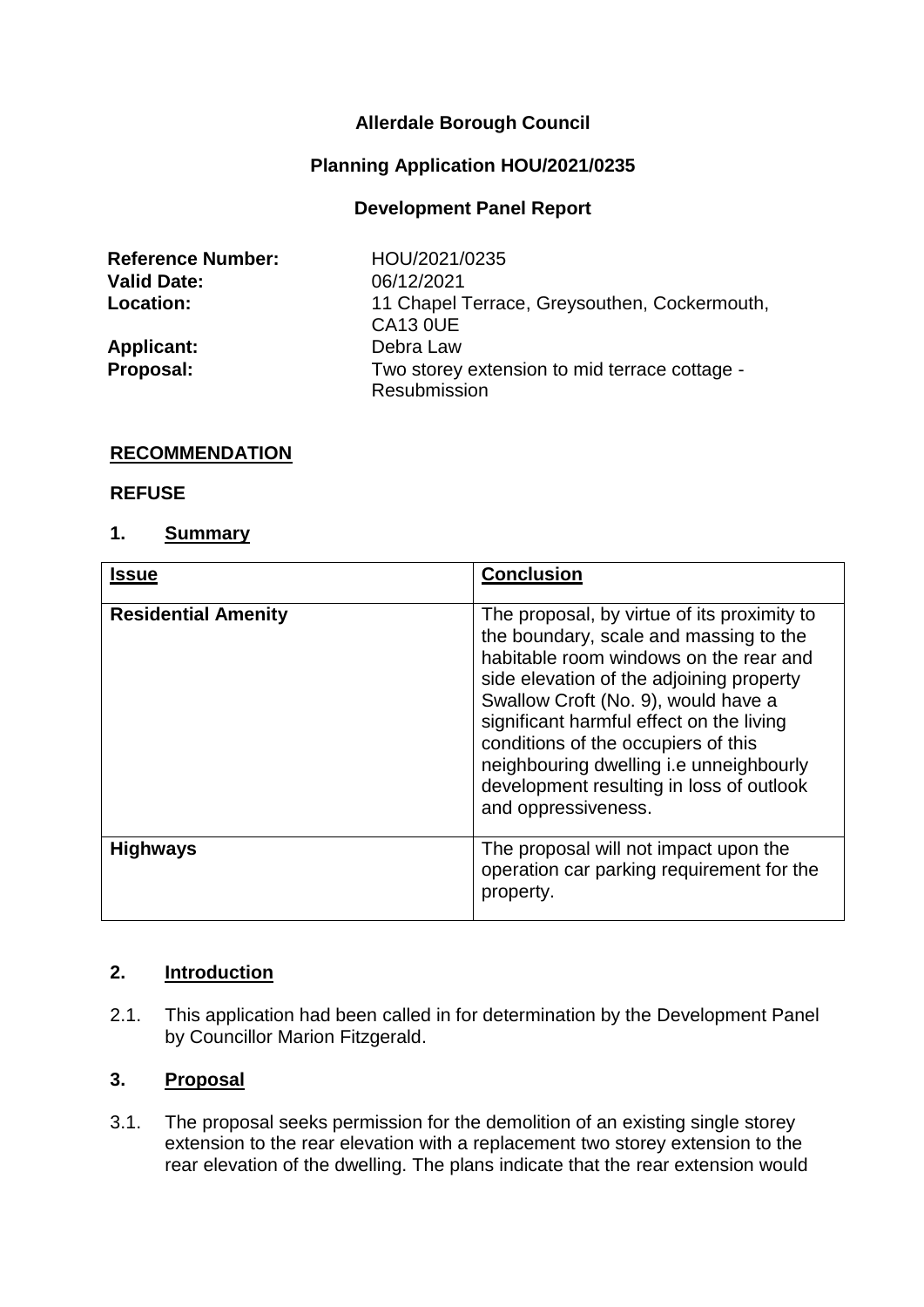have a footprint of 4.2 in width and would project 5m from the rear elevation. Given the existing catslide roof design to the rear, the eaves of the two storey extension would be the significantly higher than the original host dwelling, with the ridge height of the proposed extension of a lower level than the host dwelling.

- 3.2. The plans for consideration are:-
	- DL-PRE-003 Rev F Proposed Plans
	- DL-PRE-001 Existing Plans
	- DL-PRE-001 Rev E Location and Block Plans
	- Light Survey Additional Information Received 18/01/22
	- Planning objection response Additional Information Received 18/01/22

The particulars can be viewed at;-

### [https://allerdalebc.force.com/pr/s/planninga](https://allerdalebc.force.com/pr/s/planning)pplication/a3X3X00000B9DxcUAF/hou2021 0235?tabset-e3f5c=2

3.3. As part of the submission, the applicant provides a supporting statement and light survey which considers specifically the impact of the proposal in terms of residential amenity.

## **4. Site description**

- 4.1. The proposal relates to a mid-terraced dwelling situated within Greysouthen. The two storey dwelling is located upon Chapel Terrace. The dwellings upon this row do not benefit from a curtilage to the frontage and the curtilage is situated to the rear of these dwellings. There is an existing single storey extension to the rear of the dwelling, which has a monopitch roof which has a footprint of 3.2m in width and 2.8m in projection from the rear elevation and 2.6m in height, the proposed extension is of modern design and materials and is not part of the original dwellinghouse, the existing extension will be demolished as a consequence of the proposed two storey extension.
- 4.2. It was noted from the officer's site visit that the adjacent neighbouring properties within the immediate locality have similar two storey extensions, with projecting gables. The adjacent neighbouring property to the West; Swallow Croft (No. 9), has an existing two storey projecting gable, approved under planning reference 2/2000/655 as part of an application for a change of use from a barn to a residential unit.
- 4.3. The neighbouring property to the East (Midhowe, No.13) has a two storey gable extension of wider proportions than the proposal and additionally than that of the dwelling Swallow Croft (No. 9).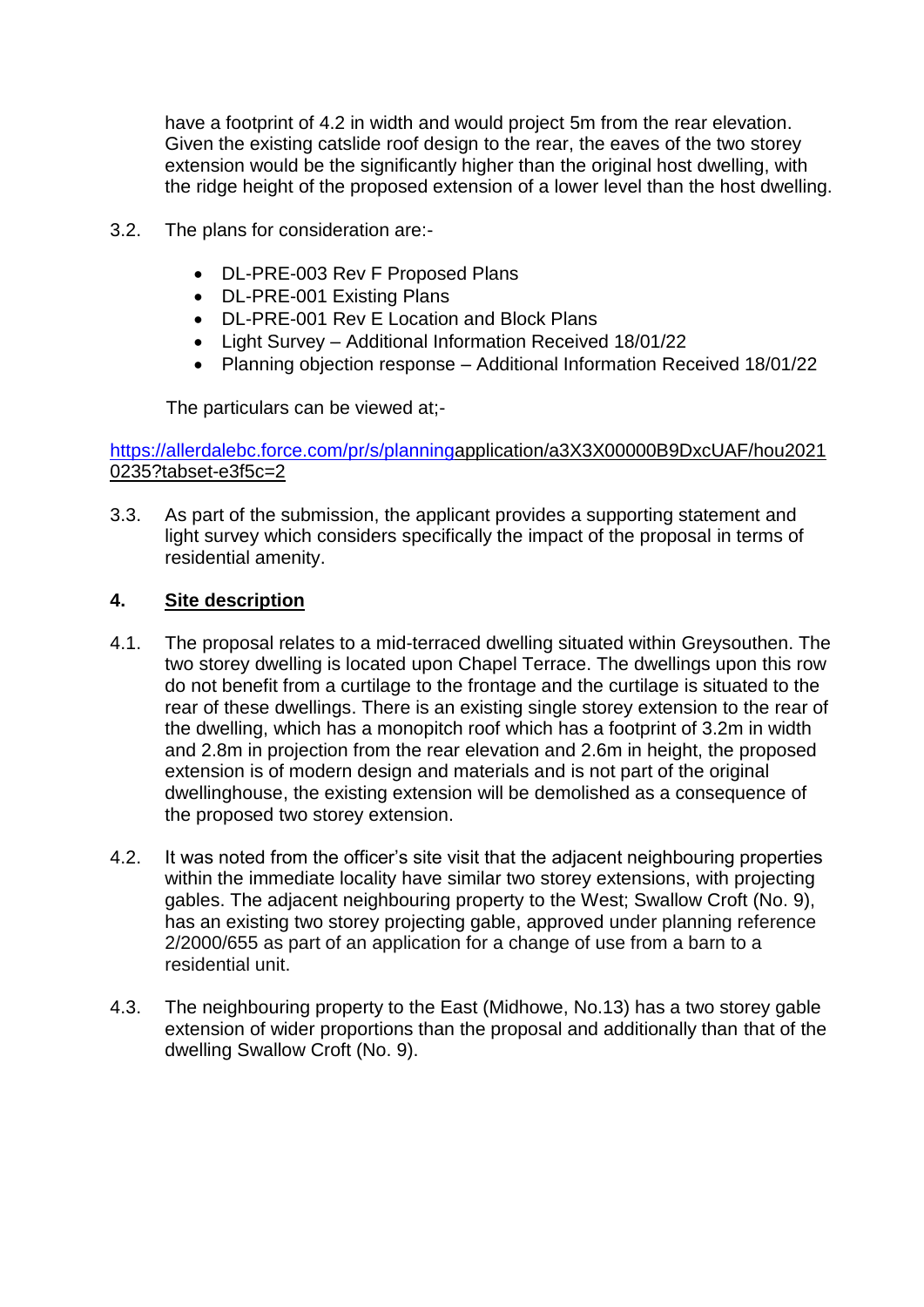# **5. Relevant Planning History**

HOU/2021/0182 – 11 Chapel Terrace - Double storey rear extension – withdrawn 2/2000/0655 – Swallow Croft (No. 9), - Conversion of barn to residential unit, as amended by letters and plans received on 14 September 2000 and 28 September 2000 – Approved with conditions

# **6. Representations**

# **Greysouthen Parish Council**

6.1. No reponse to date.

## **Other representations**

- 6.2. The proposal has been publicised by neighbour letter. A letter of objection was received. The concerns were in relation to –
	- The removal of a shared boundary wall
	- Projection of extension
	- Potential for wall and foundations to undermine the boundary wall and potential their property
	- Creates gap insufficient maintenance (in relation to the other adjacent property) and a debris trap
	- Concerns the proposal has a higher ridge/eaves level and would reduce light to first floor rooms, the dining area of which there is only 1 window, the kitchen/living room and the upstairs rooms
	- Loss of privacy
	- Increase in flooding
	- Impact upon visual amenity
	- Location of flue
- 6.3. No additional correspondence was received as a part of the consultaion process.

## **7. Environmental Impact Assessment**

7.1. With reference to The Town and Country Planning (Environmental Impact Assessment) Regulations 2017 the development falls within neither Schedule 1 nor 2 and, as such, is not EIA development.

# **8. Duties**

8.1. None relevant. The application sites is located outside the villages designated Conservation Area.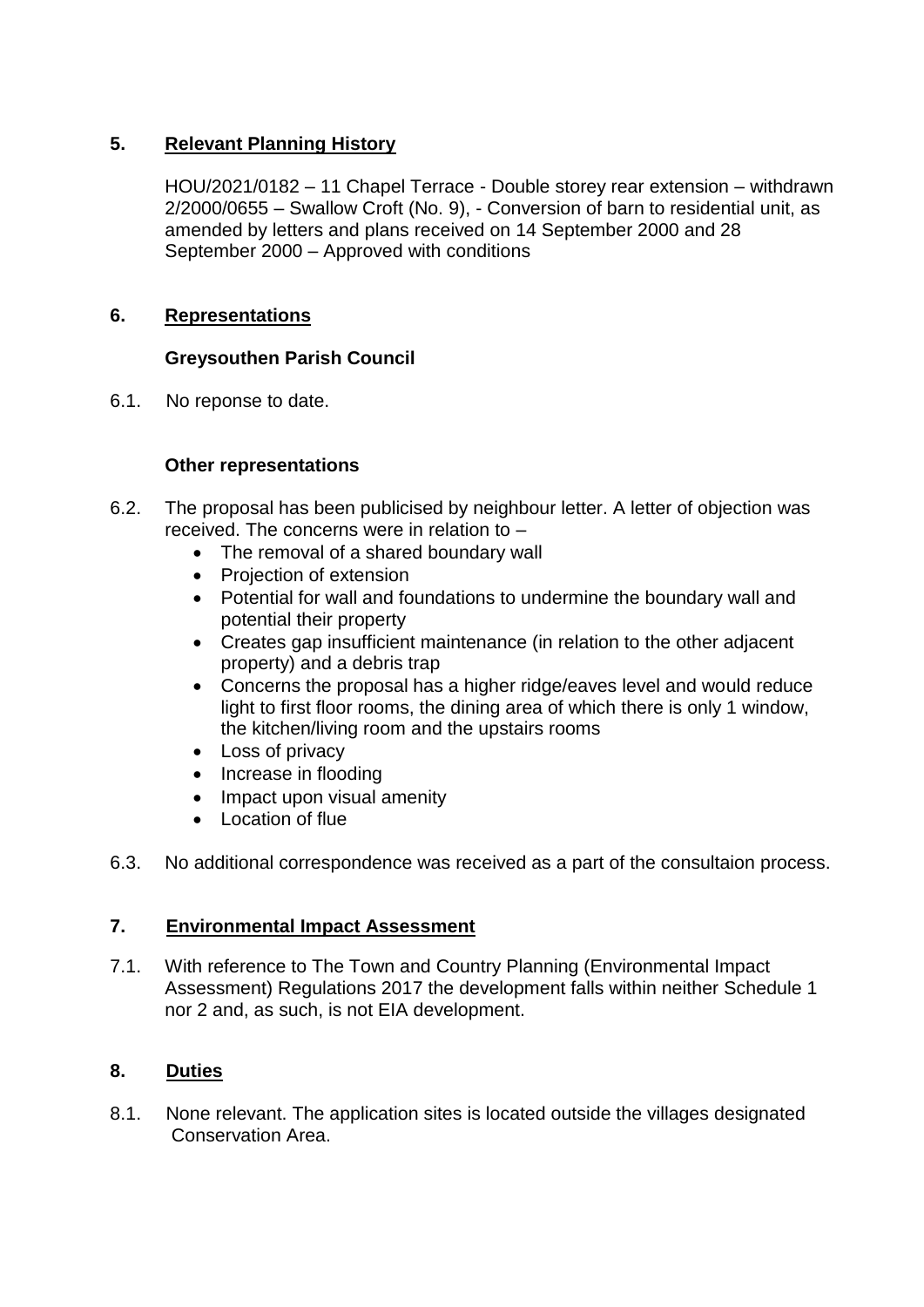## **9. Development Plan Policies**

### **Allerdale Local Plan (Part 1) 2014**

9.1. The following policies are considered to be relevant:-

Policy S1 Presumption in favour of sustainable development Policy S2 Sustainable Development Policy S4 Design Principles Policy S32 Safeguarding Amenity Policy DM14 Standards of Good Design Policy DM15 Extensions and alterations to existing buildings and properties

These policies can be viewed at:-

[https://www.allerdale.gov.uk/en/planning-building-control/planning-policy/local](https://www.allerdale.gov.uk/en/planning-building-control/planning-policy/local-plan-part-1/)[plan-part-1/](https://www.allerdale.gov.uk/en/planning-building-control/planning-policy/local-plan-part-1/)

## **10. Other material considerations**

National Planning Policy Framework (NPPF) (2021)

Council Strategy 2020-2030

### **11. Policy weighting**

- 11.1. Section 38(6) of the Planning and Compulsory Purchase Act 2004 requires that, if regard is to be had to the development plan for the purpose of any determination to be made under the Planning Acts, the determination must be made in accordance with the plan unless material considerations indicate otherwise. This means that the Allerdale Local Plan Parts 1 and 2 have primacy.
- 11.2. However, paragraph 218 of the National Planning Policy Framework (NPPF) 2021 advises that policies in that Framework are material consideration which should be taken into account in dealing with the applications from the day of its publication. In this context it is noted that paragraph 219 of the NPPF 2021 advises that due weight should be given to development plan policies according to their degree of consistency with the NPPF (the closer the policies in the plan to the policies in the Framework, the greater the weight that may be given).
- 11.3. Paragraph 130 of the NPPF requires that new development ensures a high standard of amenity for existing and future occupiers.
- 11.4. The policies relevant to the determination of this application are considered to be consistent with the NPPF and as such, the policies are afforded full weight.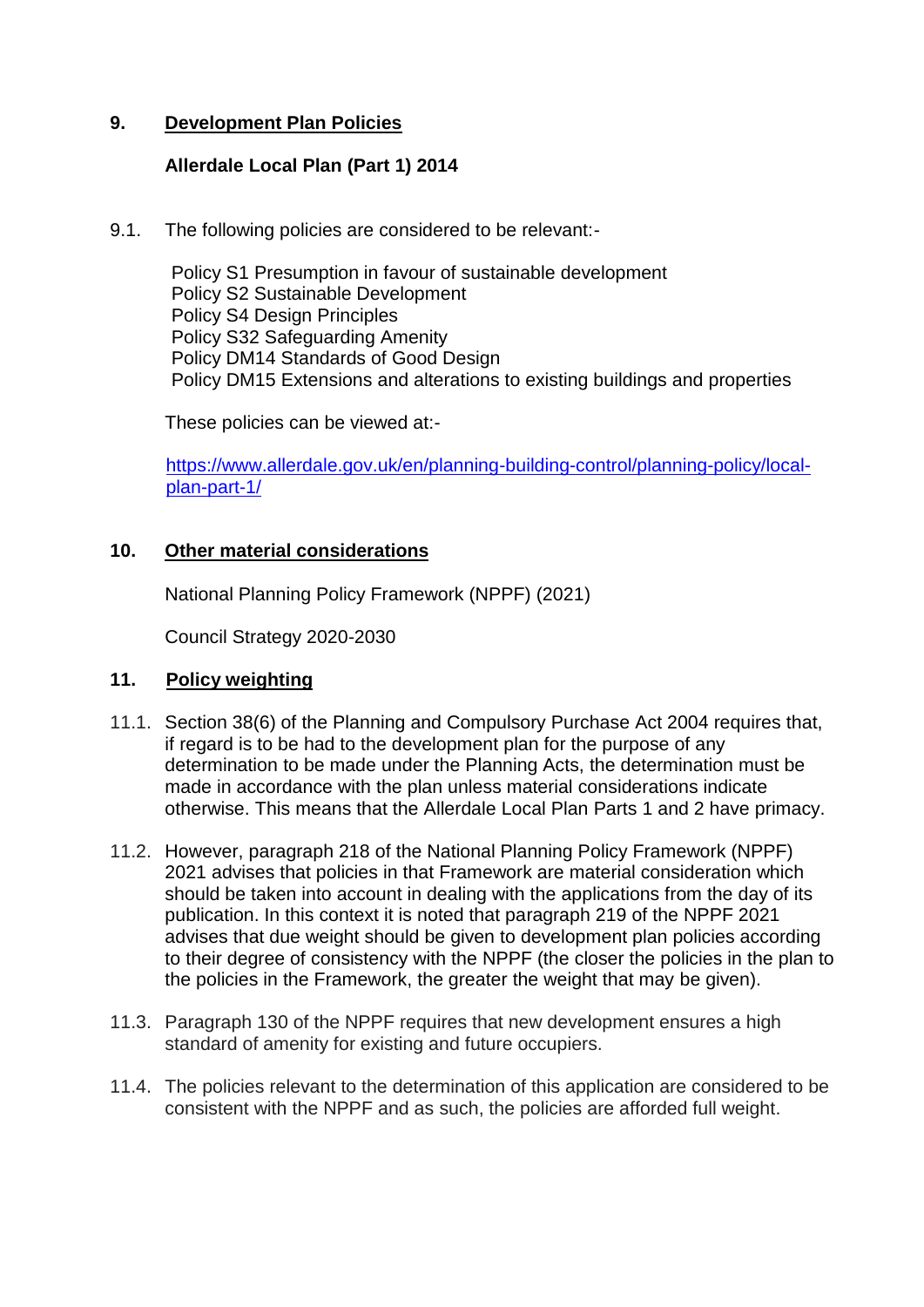## **12. Assessment:**

- 12.1. Householder developments are principally assessed against policy DM15 of the ALP Part 1. This policy sets out that extensions and alterations to existing buildings will be permitted provided that criteria (a) to (f) are met.
- 12.2. Criteria (a) and (b) seek to ensure that such proposals are of an appropriate design and scale in relation to the appearance of the host building and the character of the area, whilst criteria (c) seeks to ensure that alterations do not become the dominant feature. The design and scale of the proposal is considered to be in keeping with the existing house and would not be overly dominant. Nor would the design of the proposal look out of character with surrounding area.

## **Main Issue - Residential Amenity**

- 12.3. Of significant concern to officers is the acceptability of the proposal in relation to criteria (e) of policy DM15. Criteria (e) requires that extensions should not materially harm the amenity of the occupants of neighbouring properties.
- 12.4. The proposal includes the demolition of the existing single storey extension to the rear (which has a footprint of 3.2m in width and 2.8m in projection from the rear elevation and 2.6m in height), with a replacement two storey rear extension (a footprint of 4.2m in width and would project 5m from the rear elevation at ground floor, with a height to eaves at 4.8m and a total ridge height of 6.5m). The proposed extension is to be sited 1m away from the boundary of the neighbouring property; Swallow Croft (No. 9), (at the furthest point). The proposed extension will project beyond the rear gable of No. 13, Midhowe but will not however project beyond the gable of the adjacent property; Swallow Croft (No. 9), (beyond their existing two storey extension).
- 12.5. It was noted from the officers' site visit, the relationship with the adjacent, adjoining property; Swallow Croft (No. 9), The neighbouring dwelling has a two storey extension in situ with a window and door to the ground floor, side elevation that would face directly on to the two storey extension, with the side window/door approx 2.6m away from the development. The window and door with this ground floor side elevation serves the kitchen of the neighbouring property (with two other small windows in situ to the other side elevation which however face onto a high level wall).
- 12.6. Furthermore the adjacent dwelling; No. 9, has a single window on the rear elevation, sited slightly further back the host dwelling of No. 11 Chapel Terrace. This window serves a dining room and is the only window sited within that room (the room gains some secondary lighting from the windows within the kitchen, as aforementioned in para 12.5 as it an open plan layout however it was noted the dining room is of a differing (higher) level to the kitchen, additionally the room gains some light from glazed doors from the entrance hall, which are South-Eastern facing, it was however noted from the time of the officer's site visit that this room has less natural light than the adjoining kitchen).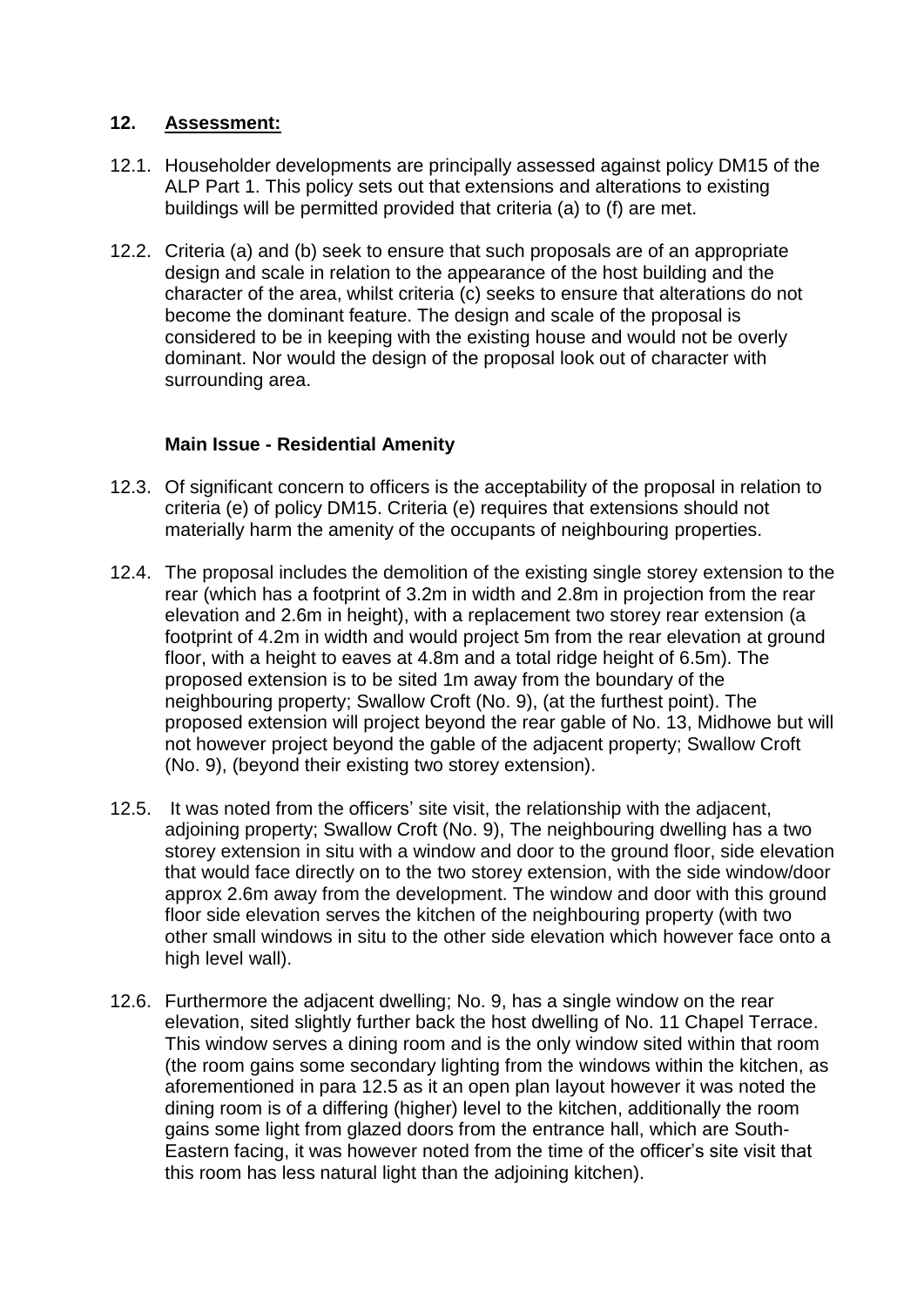- 12.7. The existing outlook from the adjacent property No. 9 looks onto the rear curtilage of no 11 Chapel Terrace with some views of the existing single extension to No.11 Chapel Terrace, the existing extension has large panes of glazing and is not of a solid wall construction to the front and side elevations, it also recognised that the existing extension is further away from the boundary than that of the proposed two storey extension.
- 12.8. The proposed two storey extension, extending 5m beyond the rear elevation (and an additional 2.2m beyond the existing single storey extension), in officer's opinion, would dominate the outlook from the habitable room window within the rear elevation (and inclusive of the kitchen windows to the North-Eastern elevation) of No. 9 to a much greater extent than at present, given the scale and the massing of the proposal, to a point where this would be harmful and oppressive for the occupiers of the neighbouring property and form an overbearing unneighbourly development.
- 12.9. Furthermore given the orientation of the neighbouring property and the neighbouring fenestration to No.9, it would potentially impact to a greater degree on the availability of natural light also to both the dining room and the kitchen. The proposal is therefore considered to materially harm the amenity of this neighbour, and would fail to meet the requirements of policy S2, S32, DM14 and DM15 (e) of the ALP Part 1 and advice contained within the NPPF.
- 12.10. With this re-submitted application, the applicant has provided further information by way of a 'Light survey'. This documents sets out a comparison of the proposed two storey side extension, to the existing arrangement on the site.
- 12.11. Officers do not accept that the additional assessment concerning light (identifying the extent of shadow at different times) provided by the applicant overcomes the conflict with policy DM15 and S32, whereas the main concern for officers (as set out at paragraph 12.8), is the extent to which the proposal would dominate the outlook and be oppressive for the occupiers of this neighbouring property, which is a different consideration to overshadowing.
- 12.12. Whilst officers acknowledge that a single storey side extension could potentially be built closer to the boundary, up to 3m to eaves height, projecting up to 3m from the rear elevation, under permitted development rights (this extension however alternatively projects 5m from the rear elevation, an additional 2m beyond PD from the rear elevation). Officers consider the circumstances of this case given the neighbouring fenestration to No. 9, are such that even a building at this location erected to a size/height allowed under permitted development would be likely to be harmful to the outlook of the neighbouring residents at Swallow Croft (No. 9). Officers primary concern is in relation to the neighbouring dining room window which is sited on the rear elevation of the neighbouring property No.9 Chapel Terrace, which is only window which serving this habitable room and is already slightly set back the existing host dwelling of No.11 Chapel Terrace.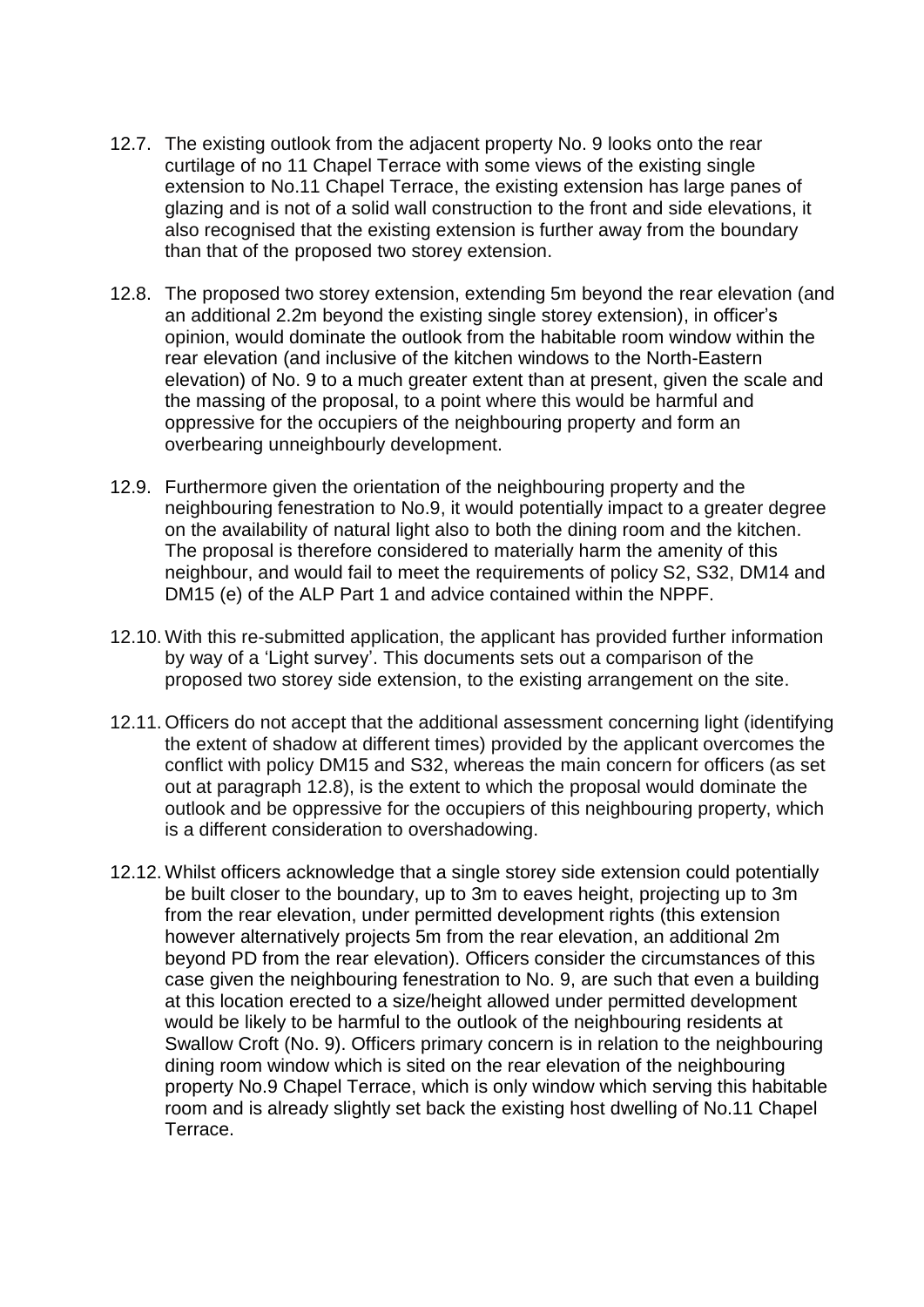- 12.13. Officers irrespective of comparing the extension to what could be achieved under permitted development consider the proposal proximity to the boundary and its enlarged scale and massing would further exacerbate the harm to the neighbouring property. The proposed works would take up the field of view and would be oppressive and unneighbourly to the neighbouring property.
- 12.14. Members may recollect this concept was similarly raised on a recent householder application (HOU/2021/0201) for a two storey extension on the gable of a property in Cockermouth. The applicant's agent similarly compared what could be built under permitted development rights with a single storey extension as a fallback position. Members concurred with officers that the additional second storey exacerbated the visual and oppressive scale of the extension on the amenity of the neighbouring property, prompting the refusal of the application.
- 12.15.As such, having considered the additional assessment provided by the applicant, officers remain of the view that the proposal would be unneighbourly, having a significant harmful effect on the living conditions of the neighbours at Swallow Croft (No. 9), with regard to their outlook. This is contrary to Policies S2, S32, DM14 and DM15 of the Allerdale Local Plan (Part 1), adopted July 2014, which together seek to achieve high standards of design that safeguard the amenity of existing and future residents. As a consequence, the proposal is also contrary to the associated policies of the National Planning Policy Framework.
- 12.16. In relation the concerns that were raised with regards to the impact that the proposal would have upon the roof lights within the habitable room to the first floor of Swallow Croft (No. 9), it was noted from the officers site visit that there were additional roof lights upon the South Western roof plane that additionally served this room and in addition a window situated within the North–Eastern elevation that serves this room. Officers concluded taking into consideration the additional windows, sited within this room, the proposed works would not create an unacceptable loss of natural of light to this room. Additionally officers do not have concerns in relation to the impact the development would have upon the velux sited within the rear roof plane of No.9, the velux serves a bathroom and given the step in the proposed roofline, officers concluded this would not create a detrimental impact upon the bathroom. Officers concerns were in relation to the impact the development would have upon the habitable rooms to the ground floor and the creation of a sense of enclosure to the neighbouring property No. 9.
- 12.17. Concerns were also raised in relation to overlooking as a result of the proposed works. The revision to the scheme as previously submitted under planning reference HOU/2021/0182 has removed the window to the South West side elevation (which was of obscure glazing). There are to be no side windows presented within the North-Eastern or South-Western side elevations. There are however roof lights within the proposed roof plane. The rooflight to the South-Western roof plane is to serve a bathroom and is such a height that it will not present any overlooking issues, and additionally the rooflight sited within the North Eastern roof plane is to serve a stairwell. Given the stairwell is not a habitable space and taking into consideration the height of the roof light officers would not have concerns in relation to overlooking. It was also noted from the officers site visit, there is an element of overlooking from the existing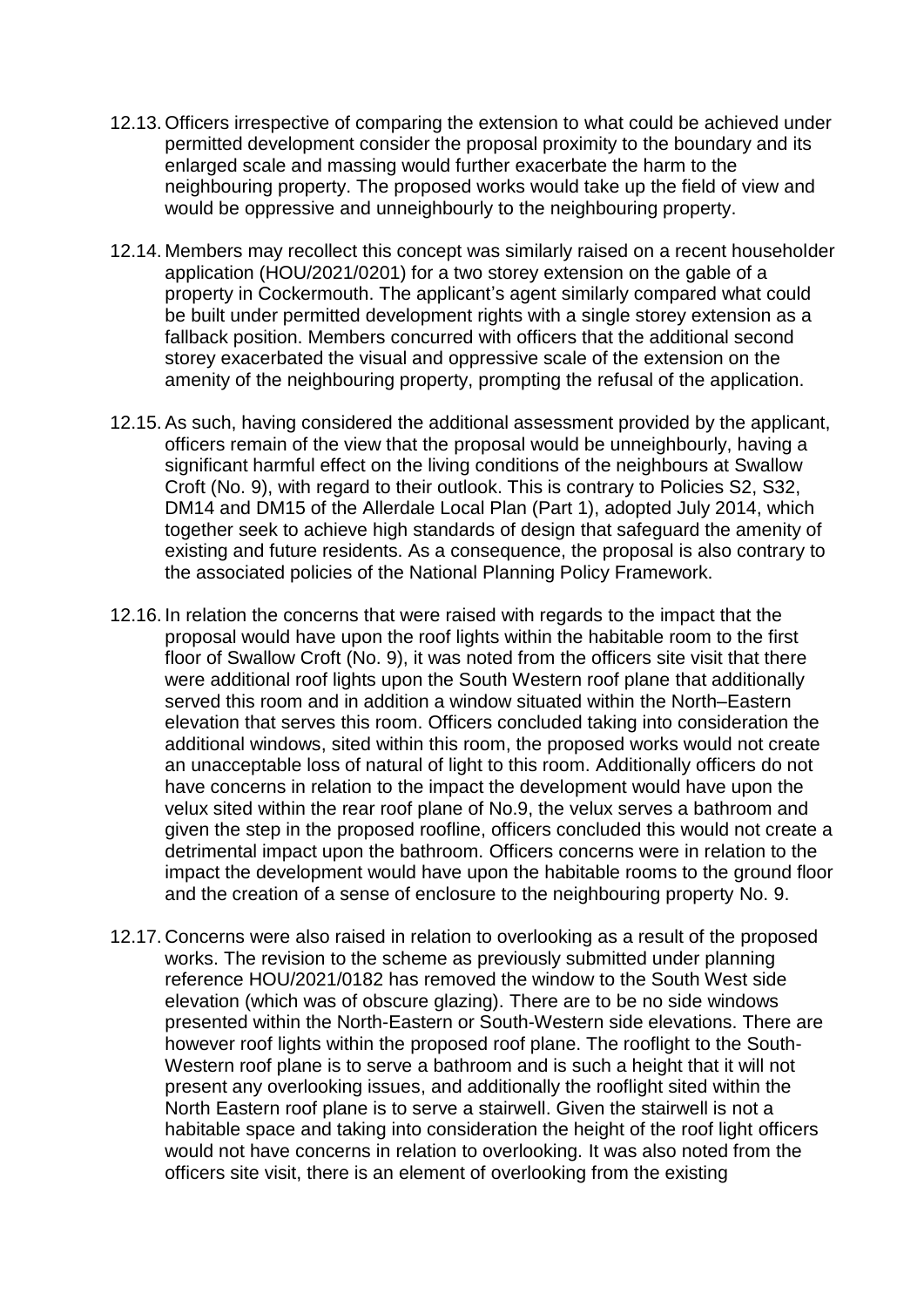conservatory upon the host dwelling and furthermore taking into consideration the current open aspect of the gardens upon this terrace, officers concluded the proposal will not present an unacceptable level of overlooking to the neighbouring properties and in this individual respect the proposal is acceptable.

- 12.18. In relation to concerns raised with regards to the impact upon the adjacent neighbouring property No.13, Midhowe, concerns were raised suggesting the proposed extension would create a 'debris trap' and raised concerns in relation to access for maintenance, these concerns are not classed as material planning considerations. Officers concluded that the proposed works in terms of planning merits, would not have a detrimental impact upon residential amenity upon the neighbouring property; No. 13, Midhowe and in this respect the proposal is acceptable. There have been no concerns raised by this property as a result of the consultation process.
- 12.19. Whilst it is noted that the applicant has made improvements from the original submitted planning application under planning reference HOU/2021/0182, stepping in a significant portion of the two extension 1m away from the boundary of Swallow Croft (No. 9), and also inclusive of the removal of a window to a side elevation, officers concluded that the proposed revisions were not sufficient to overcome officers concerns and warrant an approval. (it was noted however the proposal originally submitted projected 4.5m from the rear elevation, the revised proposal is to project 5m from the rear elevation),

### **Other Issues**

- 12.20. Neighbouring concerns were presented with regards to the removal of a shared boundary wall, this is not a material planning consideration and a dispute over ownership over walls etc is classed as a civil matter. Additionally concerns were raised with regards to the potential for the proposed wall and foundations to undermine the boundary wall and potential for undermining the neighbouring property, this is additionally also classed as civil matter and not a material planning consideration, it is noted that the works would be subject to building regulations.
- 12.21. In relation to impact upon visual amenity, it was noted that there are similar extensions of scale and design within the immediate vicinity. Officers do not consider the proposed works would have a detrimental impact upon the character of the wider area, and in this respect the proposed works are considered acceptable and will not look out of character for the area. The site does not fall within the Conservation Area nor will the proposal impact upon any adjacent Heritage Assets.
- 12.22. Concerns were raised in relation increase in flooding to neighbouring properties, the site falls entirely in flood zone 1, and is not within a sensitive area for flood risk, therefore a flood risk assessment or percolation tests would not be necessary to be submitted as part of the application. Any works that are undertaken will however fall under the supervision of building control.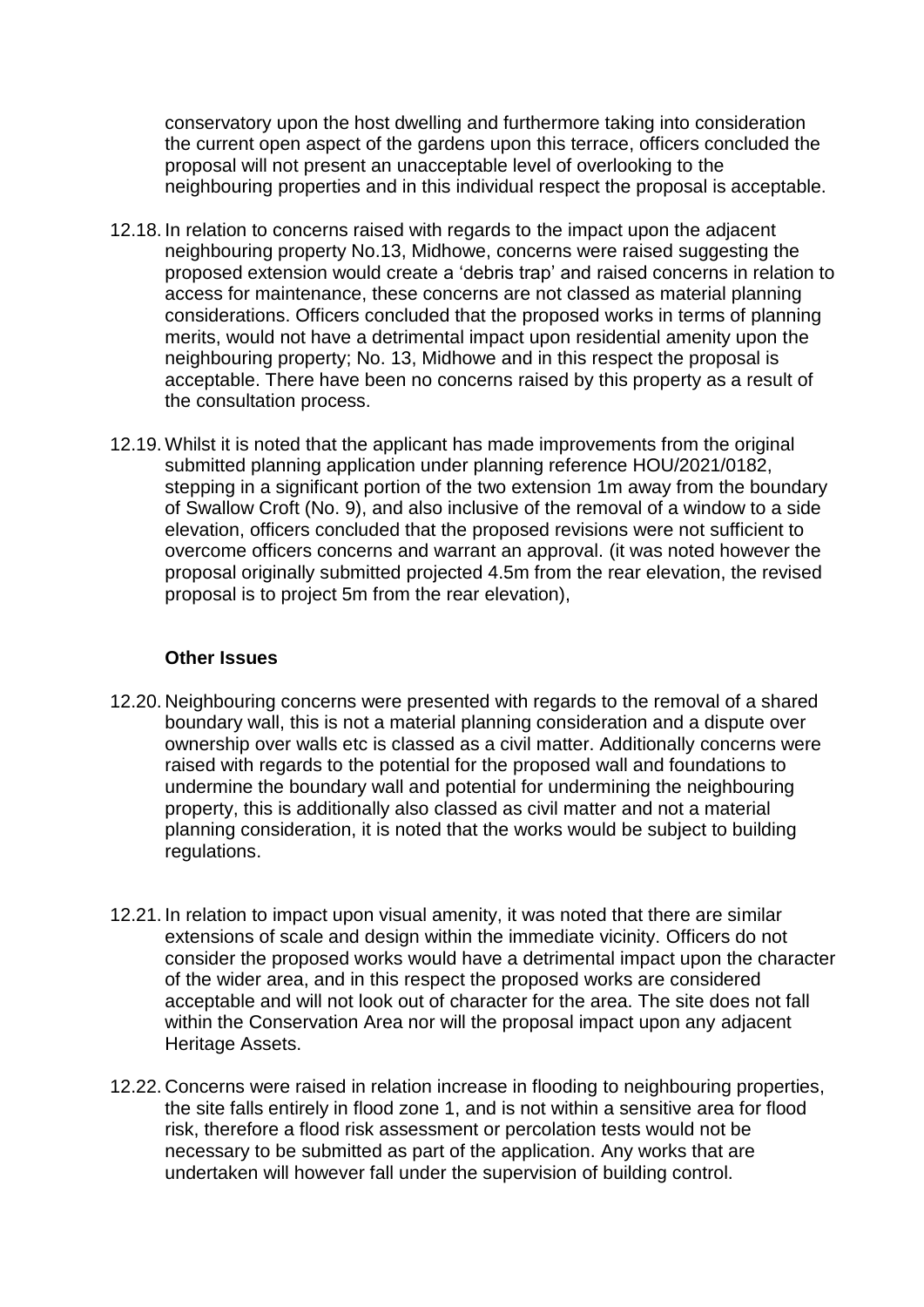- 12.23.Additional issues were concerns relating to smells from soil pipes and the location of a flue on the proposed extension. Any pipes/flues will be required to be compliant with regulations and as aforementioned the works will be carried out under the supervision of building control to ensure all regulations are adhered to and complied with.
- 12.24. The proposed works will not impact upon the operational car parking requirements for the property and will satisfy the Highway requirements.

## **Public Benefits**

12.25. There are no public benefits arising from the proposal that would outweigh the identified harm and resulting conflict with policy.

### **Balance and Conclusions**

13.0 In conclusion, albeit an improvement to the earlier withdrawn proposal, the revised scheme would continue to have an significant adverse harmful effect on the living conditions of the neighbours at Swallow Croft (No. 9), with regard to their outlook and the formation of an overbearing development, creating an oppressive sense of enclosure to the neighbouring property. This is contrary to Policies S2, S32, DM14 and DM15 of the Allerdale Local Plan (Part 1), adopted July 2014, which together seek to achieve high standards of design that safeguard the amenity of existing and future residents. As a consequence, the proposal is also contrary to the associated policies of the National Planning Policy Framework.

### **Local Financial Considerations**

14.0 Having regard to S70 (2) of the Town and Country Planning Act the proposal will have no local financial consideration.

### **RECOMMENDATION**

**REFUSE.**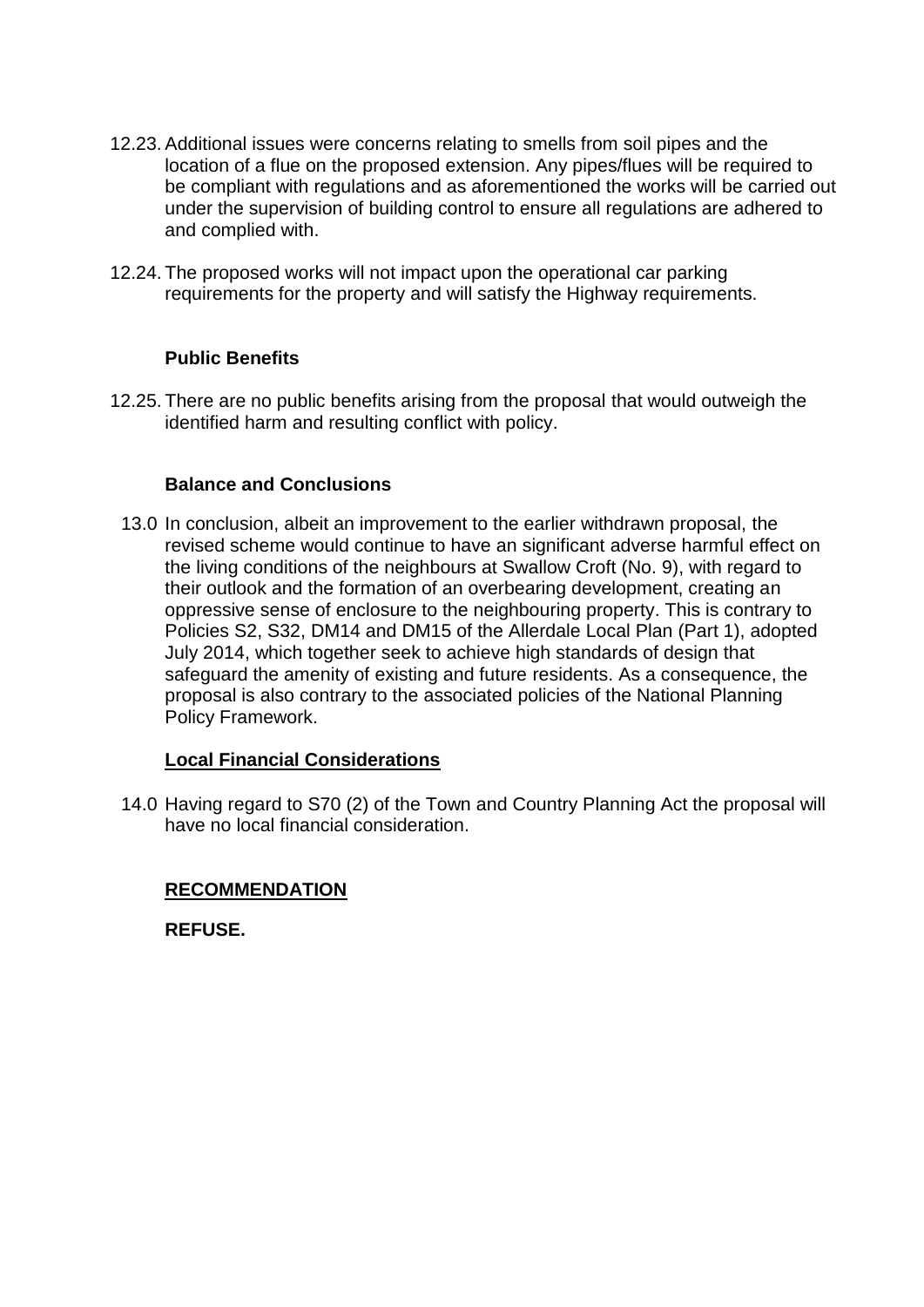# **Annex 1**

## **Reasons for refusal**

The Local Planning Authority consider the proposed extension, by reason of its siting, proximity to the boundary, scale and massing, would result in an unneighbourly, oppressive and overbearing impact on the side and rear elevations windows of the neighbouring property (Swallow Croft (No. 9) to the detriment of the residential amenity of its occupiers. As such the proposal is contrary to Policies S2, S32, DM14 and DM15 of the Allerdale Local Plan (Part 1), adopted July 2014, and advice contained within the NPPF, which together seek to achieve high standards of design that safeguard the amenity of both existing and future residents.